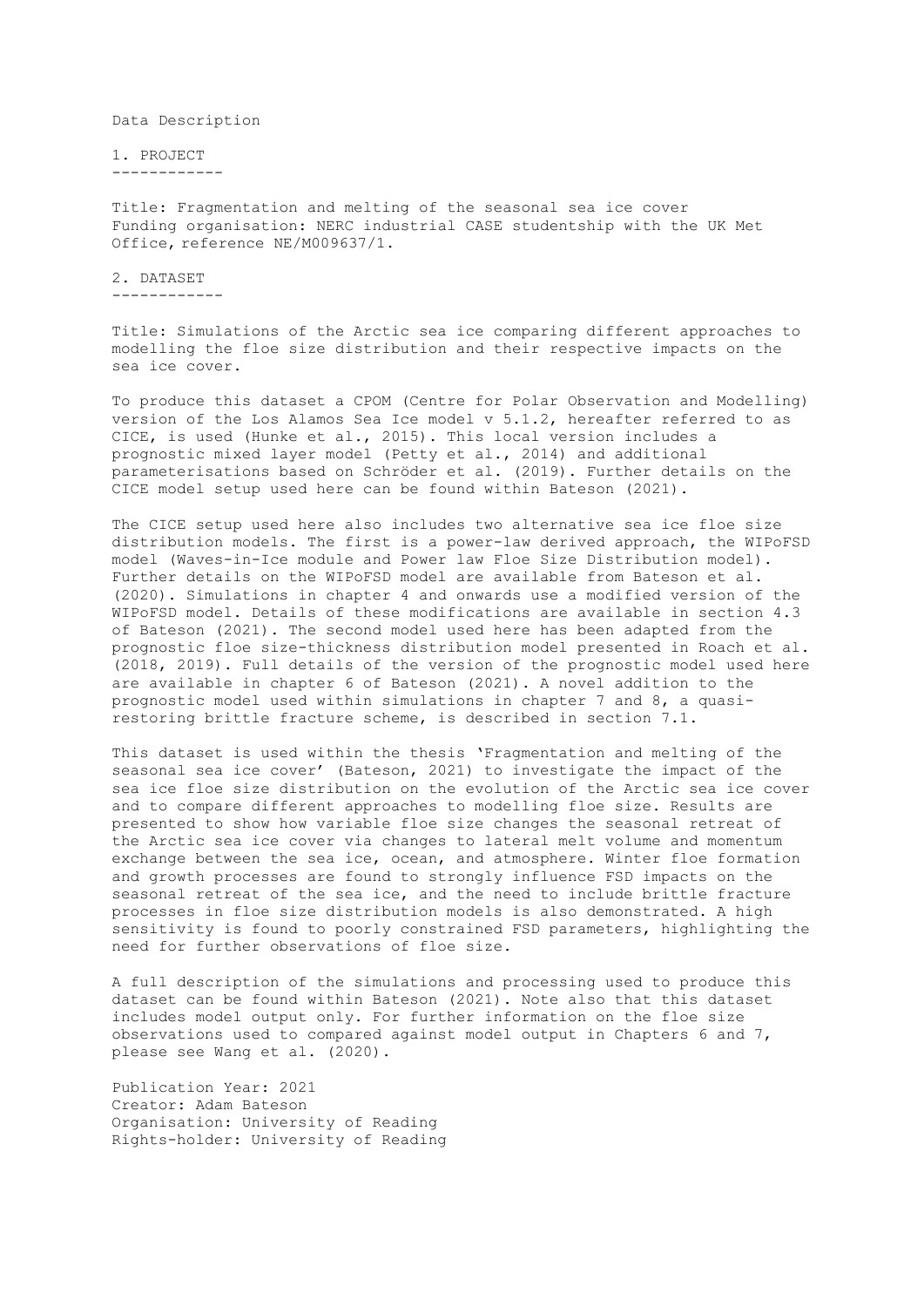3. TERMS OF USE -----------------

This dataset is licensed by the rights-holder(s) under a Creative Commons Attribution 4.0 International Licence: https://creativecommons.org/licenses/by/4.0/.

4. CONTENTS -------------

The dataset has been subdivided into folders corresponding to the relevant thesis chapter. For each chapter, the naming convention is first stated, then data variables are listed, and finally followed by any corresponding files.

Grid Info

Grid information relevant to all model output is described here.

Grid variables:

-1 TLAT, geographical latitude of grid cells -2 TLON, geographical longitude of grid cells -3 tarea, area of grid cells [m^2]

*grid\_info.nc*

Chapter 3

Data for this chapter has already been published at Bateson (2019) to correspond with the research paper Bateson et al. (2020).

Chapter 4

File names are constructed using the following format:

cice cpom wipofsd  $X$ , where X corresponds to the name of the simulation assigned in section 4.3.

Datasets:

Monthly means on a 1deg tripolar grid are provided between 2005 - 2016.

| $-1$ him     | grid cell mean ice thickness [m] |
|--------------|----------------------------------|
| $-2$ aice m  | ice area (aggregate) [1]         |
| -3 meltt m   | top ice melt [cm/day]            |
| -4 meltb m   | basal ice melt [cm/day]          |
| -5 meltl m   | lateral ice melt [cm/day]        |
| $-6$ leff m  | effective floe size [m]          |
| -7 maxfloe m | maximum floe size [m]            |
|              |                                  |

*cice\_cpom\_wipofsd\_leff-2.5.nc cice\_cpom\_wipofsd\_leff-3.5.nc cice\_cpom\_wipofsd\_lvar-2.5.nc cice\_cpom\_wipofsd\_lvar-3.5.nc*

The following file is also included:

*cice\_cpom\_init\_1stJul05.nc*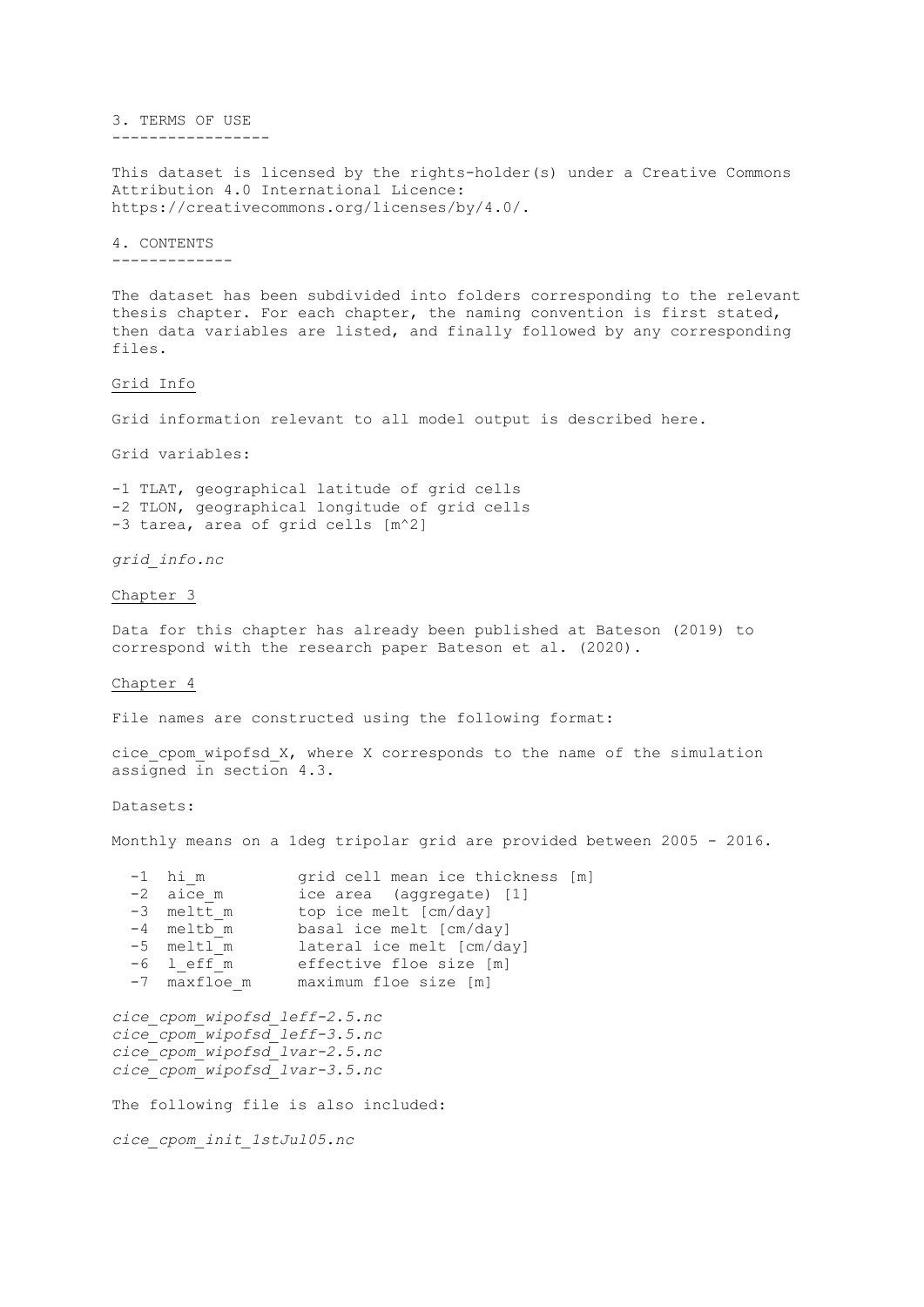This file is the output of the spin-up between 1990 – 2004 with the reference setup and is used to initiate all simulations.

Chapter 5

File names are constructed using the following format:

cice cpom wipofsd  $X$ , where X corresponds to the name of the simulation assigned in section 5.3.

Datasets:

Monthly means on a 1deg tripolar grid are provided between 1980 - 2016.

| $-1$ him<br>-2 aice m<br>-3 meltt m<br>-4 meltb m<br>-5 meltl m | grid cell mean ice thickness [m]<br>ice area (aggregate) [1]<br>top ice melt [cm/day]<br>basal ice melt [cm/day]<br>lateral ice melt [cm/day] |
|-----------------------------------------------------------------|-----------------------------------------------------------------------------------------------------------------------------------------------|
|                                                                 |                                                                                                                                               |
| $-6$ leff m                                                     | effective floe size [m]                                                                                                                       |
| -7 maxfloe m                                                    | maximum floe size [m]                                                                                                                         |

*cice\_cpom\_wipofsd\_fd-cf300.nc cice\_cpom\_wipofsd\_fd-leff.nc cice\_cpom\_wipofsd\_fd-lupkes.nc cice\_cpom\_wipofsd\_nofd.nc*

## Chapter 6

File names are constructed using the following format:

cice\_cpom\_prog\_X, where X refers to either *16cat\_nobf*, referring to the simulation described in section 6.6.1, *16cat\_nobf\_lowwld*, referring to the simulation with reduced floe welding described in section 6.6.3, or *16cat nobf nowb*, referring to the simulation with no wave break-up of floes described in section 6.6.3.

Datasets:

A. Monthly means on a 1deg tripolar grid are provided between 1980 - 2016.

| -1 leff m<br>$-2$ him<br>$-3$ aice m<br>-4 meltt m<br>-5 meltb m<br>$-6$ meltl m | effective floe size (diameter) [m]<br>grid cell mean ice thickness [m]<br>ice area (aggregate) [1]<br>top ice melt [cm/day]<br>basal ice melt [cm/day]<br>lateral ice melt [cm/day]<br>-7 areal fsd m areal floe size distribution, 16 subcategories [1] |
|----------------------------------------------------------------------------------|----------------------------------------------------------------------------------------------------------------------------------------------------------------------------------------------------------------------------------------------------------|
| cice cpom prog 16cat nobf.nc                                                     | cice cpom prog 16cat nobf lowwld.nc<br>cice cpom prog 16cat nobf nowb.nc                                                                                                                                                                                 |
|                                                                                  | B. Masks to define regions within model output to compare against floe<br>size observations (see Fig. 6.6).                                                                                                                                              |
| regionA-Chukchi.nc<br>regionB-CaFram.nc<br>regionC-Esiber.nc                     |                                                                                                                                                                                                                                                          |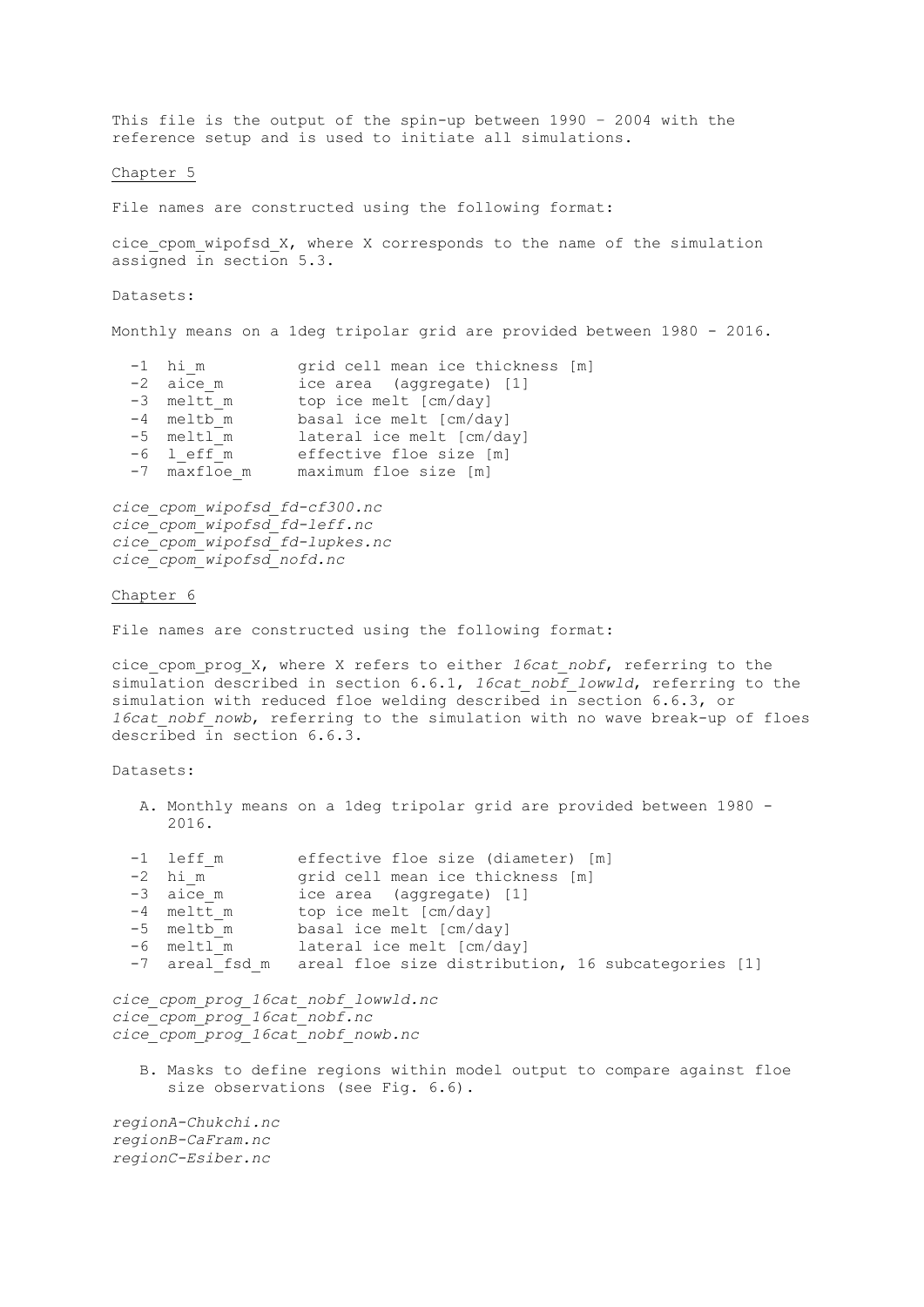## Chapter 7

cice\_cpom\_wipofsd\_X, where X corresponds to the name of the simulation as described in section 7.2, except for X = *16cat* where it refers to the simulation including brittle fracture described in section 7.1.3.

Datasets:

| effective floe size (diameter) [m]<br>$-1$ leff m                 |  |
|-------------------------------------------------------------------|--|
| $-2$ him<br>grid cell mean ice thickness [m]                      |  |
| $-3$ aice m<br>ice area (aggregate) [1]                           |  |
| $-4$ meltt m<br>top ice melt [cm/day]                             |  |
| basal ice melt [cm/day]<br>-5 meltb m                             |  |
| lateral ice melt [cm/day]<br>-6 meltl m                           |  |
| -7 areal fsd m areal floe size distribution, 16 subcategories [1] |  |

*cice\_cpom\_prog\_16cat.nc*

|  | $-1$ leff m  | effective floe size (diameter) [m]                                |
|--|--------------|-------------------------------------------------------------------|
|  | -2 lexp m    | exponent of fitted power law [1]                                  |
|  | $-3$ him     | grid cell mean ice thickness [m]                                  |
|  | $-4$ aice m  | ice area (aggregate) [1]                                          |
|  | $-5$ meltt m | top ice melt [cm/day]                                             |
|  | -6 meltb m   | basal ice melt [cm/day]                                           |
|  | -7 meltl m   | lateral ice melt [cm/day]                                         |
|  |              | -8 areal fsd m areal floe size distribution, 12 subcategories [1] |

*cice\_cpom\_prog-stan.nc*

| $-1$<br>$-2$<br>$-4$ | leff m<br>hi m                                                                                                                                                                                                                                                                                  | effective floe size (diameter) [m]<br>grid cell mean ice thickness [m]<br>-3 aice m ice area (aggregate) [1]<br>meltt m top ice melt [cm/day]<br>-5 meltb m basal ice melt [cm/day]<br>-6 meltl m lateral ice melt [cm/day] |  |
|----------------------|-------------------------------------------------------------------------------------------------------------------------------------------------------------------------------------------------------------------------------------------------------------------------------------------------|-----------------------------------------------------------------------------------------------------------------------------------------------------------------------------------------------------------------------------|--|
|                      |                                                                                                                                                                                                                                                                                                 | -7 areal fsd m areal floe size distribution, 12 subcategories [1]                                                                                                                                                           |  |
|                      | cice cpom prog-fd300.nc<br>cice cpom prog-hiwld.nc<br>cice cpom prog-lowld.nc<br>cice cpom prog-morebf.nc<br>cice cpom prog-morewb.nc<br>cice cpom prog-ni0.nc<br>cice cpom prog-nil.nc<br>cice cpom prog-nobf.nc<br>cice cpom prog-nolg.nc<br>cice cpom prog-nolm.nc<br>cice cpom prog-nowb.nc |                                                                                                                                                                                                                             |  |
| $-2$<br>$-5$         | $-1$ him<br>aice m<br>meltl m                                                                                                                                                                                                                                                                   | grid cell mean ice thickness [m]<br>ice area (aggregate) [1]<br>-3 meltt m top ice melt [cm/day]<br>-4 meltb m basal ice melt [cm/day]<br>lateral ice melt [cm/day]                                                         |  |

*cice\_cpom\_ref.nc*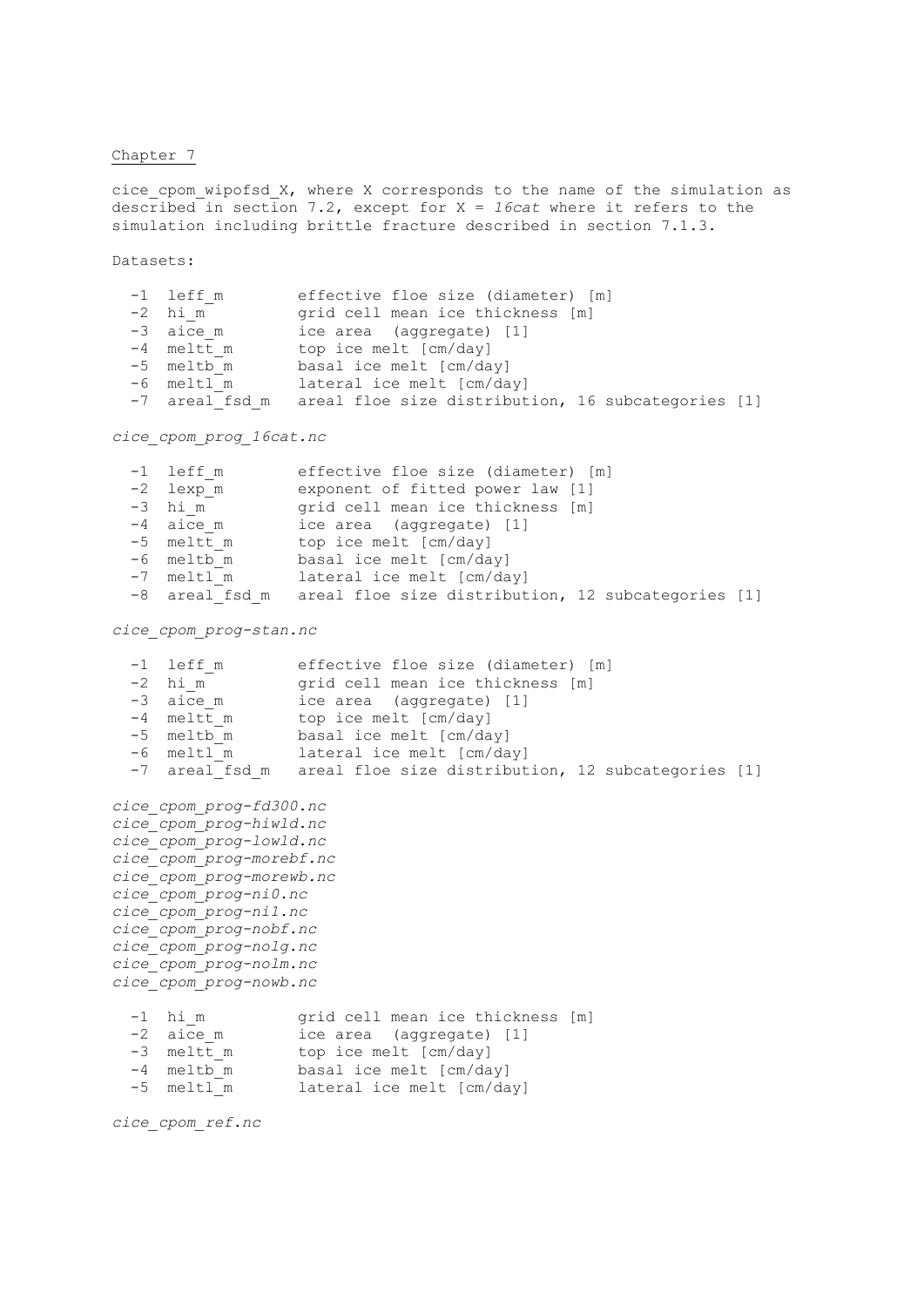## Chapter 8

File names are constructed using the following format:

cice cpom prog X, where X corresponds to the name of the simulation as defined in either section 8.1.3 (hindcasts, except *WIPo-sg*), 8.4 (*WIPo-sg*  only), or 8.5.1 (projections).

Datasets:

| 2016.                                                                                     | A. Monthly means on a 1deg tripolar grid are provided between 1980 -                                                                                                                                                                                                                         |
|-------------------------------------------------------------------------------------------|----------------------------------------------------------------------------------------------------------------------------------------------------------------------------------------------------------------------------------------------------------------------------------------------|
| -1 leff m<br>-2 lexp m<br>$-3$ him<br>-4 aice m<br>-5 meltt m<br>-6 meltb m<br>-7 meltl m | effective floe size (diameter) [m]<br>exponent of fitted power law [1]<br>grid cell mean ice thickness [m]<br>ice area (aggregate) [1]<br>top ice melt [cm/day]<br>basal ice melt [cm/day]<br>lateral ice melt [cm/day]<br>-8 areal fsd m areal floe size distribution, 12 subcategories [1] |
| cice cpom prog-best.nc                                                                    |                                                                                                                                                                                                                                                                                              |
| $-1$ him<br>$-2$ aice m<br>$2 \cdot m \cdot 1 + m$                                        | grid cell mean ice thickness [m]<br>ice area (aggregate) [1]                                                                                                                                                                                                                                 |

| $-3$ meltt m | top ice melt [cm/day]   |
|--------------|-------------------------|
| -4 meltb m   | basal ice melt [cm/day] |

- -5 meltl m lateral ice melt [cm/day]
- -6 l eff m effective floe size [m]
- -7 maxfloe m maximum floe size [m]

cice\_cpom\_WIPo-best.nc cice\_cpom\_WIPo-sg.nc

| $-1$ him     | grid cell mean ice thickness [m] |
|--------------|----------------------------------|
| $-2$ aice m  | ice area (aggregate) [1]         |
| $-3$ meltt m | top ice melt [cm/day]            |
| $-4$ meltb m | basal ice melt [cm/day]          |
| $-5$ meltl m | lateral ice melt [cm/day]        |

cice\_cpom\_ref.nc

## B. Monthly means on a 1deg tripolar grid are provided between 2017 - 2060.

| $-1$ leff m | effective floe size (diameter) [m]                                |
|-------------|-------------------------------------------------------------------|
| -2 lexp m   | exponent of fitted power law [1]                                  |
| $-3$ him    | grid cell mean ice thickness [m]                                  |
| $-4$ aice m | ice area (aggregate) [1]                                          |
| -5 meltt m  | top ice melt [cm/day]                                             |
| -6 meltb m  | basal ice melt [cm/day]                                           |
| -7 meltl m  | lateral ice melt [cm/day]                                         |
|             | -8 areal fsd m areal floe size distribution, 12 subcategories [1] |

cice\_cpom\_prog-proj.nc

| $-1$ him    | grid cell mean ice thickness [m] |  |
|-------------|----------------------------------|--|
| $-2$ aice m | ice area (aggregate) [1]         |  |